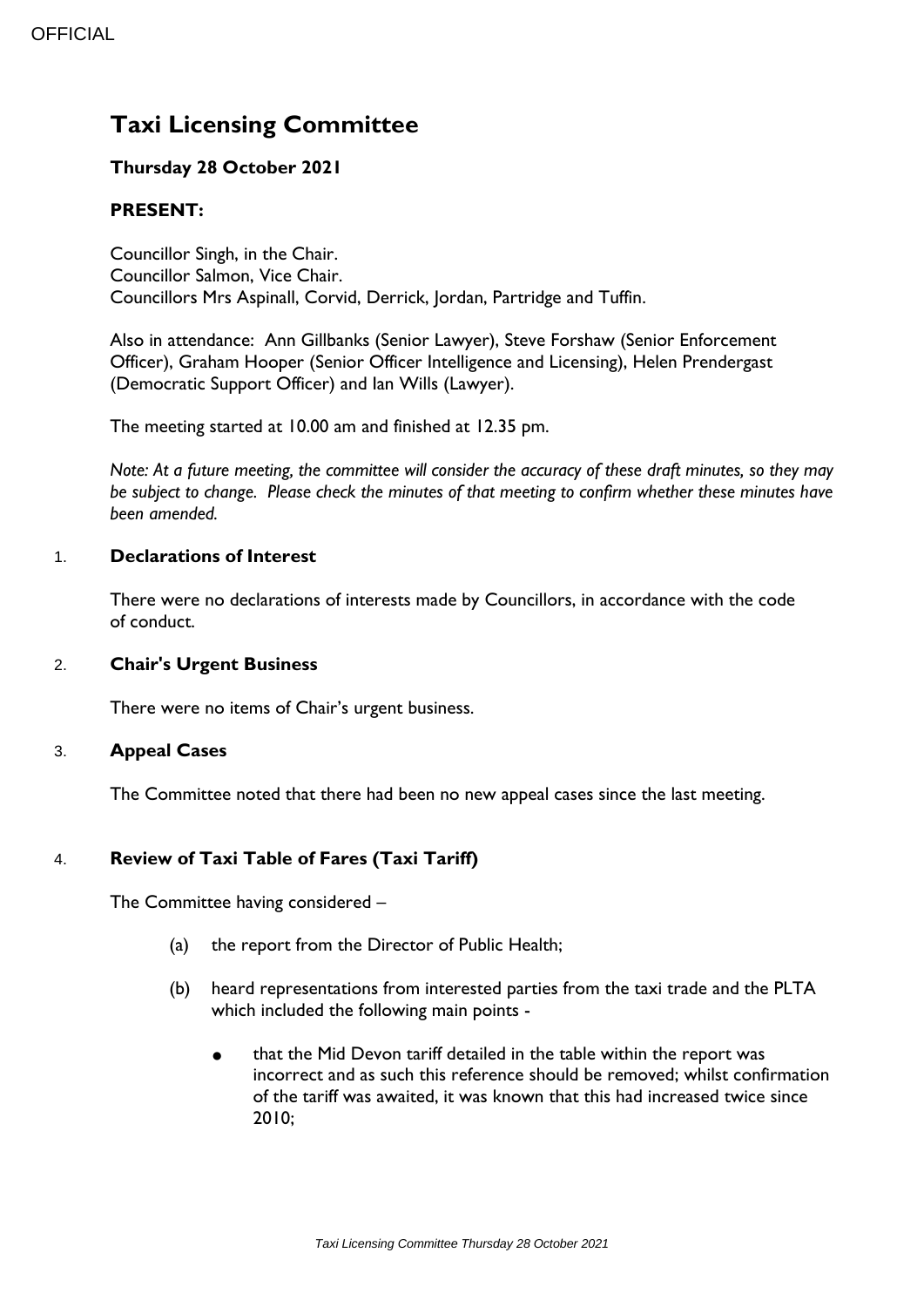- that it was standard practice across the country to charge for entry in to MOD establishments (the charge to enter the Portsmouth dockyard was  $E(1)$ ;
- with regard to the impromptu bank holidays, it was highlighted that it was illegal for drivers to work on these holidays, if the meters had not been updated;
- **●** it was a significant change to the fares (tariffs) having the same running mile rate in the day and evening, although this was standard practice in the majority of other taxi areas;
- **●** with regard to the soiling charge, it was difficult for taxi drivers to receive the charge from customers and often this was pursued through the small claims court; with the proposed change to up to  $£100$ , the court would have the ability to award up to this limit;
- **●** an offer was extended to all Committee members to experience how the meter worked on a short journey; this would give members a better understanding of this matter; (both the Chair and Councillor Corvid had already taken up this offer);
- **●** raised concerns that the annual review of the formula for the tariffs would result in the mile not properly aligning (as it currently did), if an algorithm was used and urged for human intervention in this process;
- requested that the tariffs were proof read, prior to printing and distribution, as in 2017 there had been an error and these had to be re-distributed;
- the proposals outlined in the report were supported by the PLTA;
- it was important that the cost of operating a taxi was properly reflected in the tariffs (£58k had been spent on a new electric taxi);
- **●** that the fares (tariffs) had not had an uplift since 2017 and that it was hoped that these increases would attract more drivers back into the taxi trade, as it had been severely impacted due to the Covid pandemic;
- **●** it was considered that the increase in the Plymouth Railway Station charge to 50p would encourage drivers to operate in this area (as taxi drivers were required to pay a substantial monthly operating fee);
- **●** it was also considered reasonable for the increase in the charge to 50p to enter the dockyard (private hire vehicles charged  $E$ 2); this compensated drivers for their time in completing documentation, watching a HSE video, undergoing other checks and the amount of mileage spent driving without a passenger in the vehicle;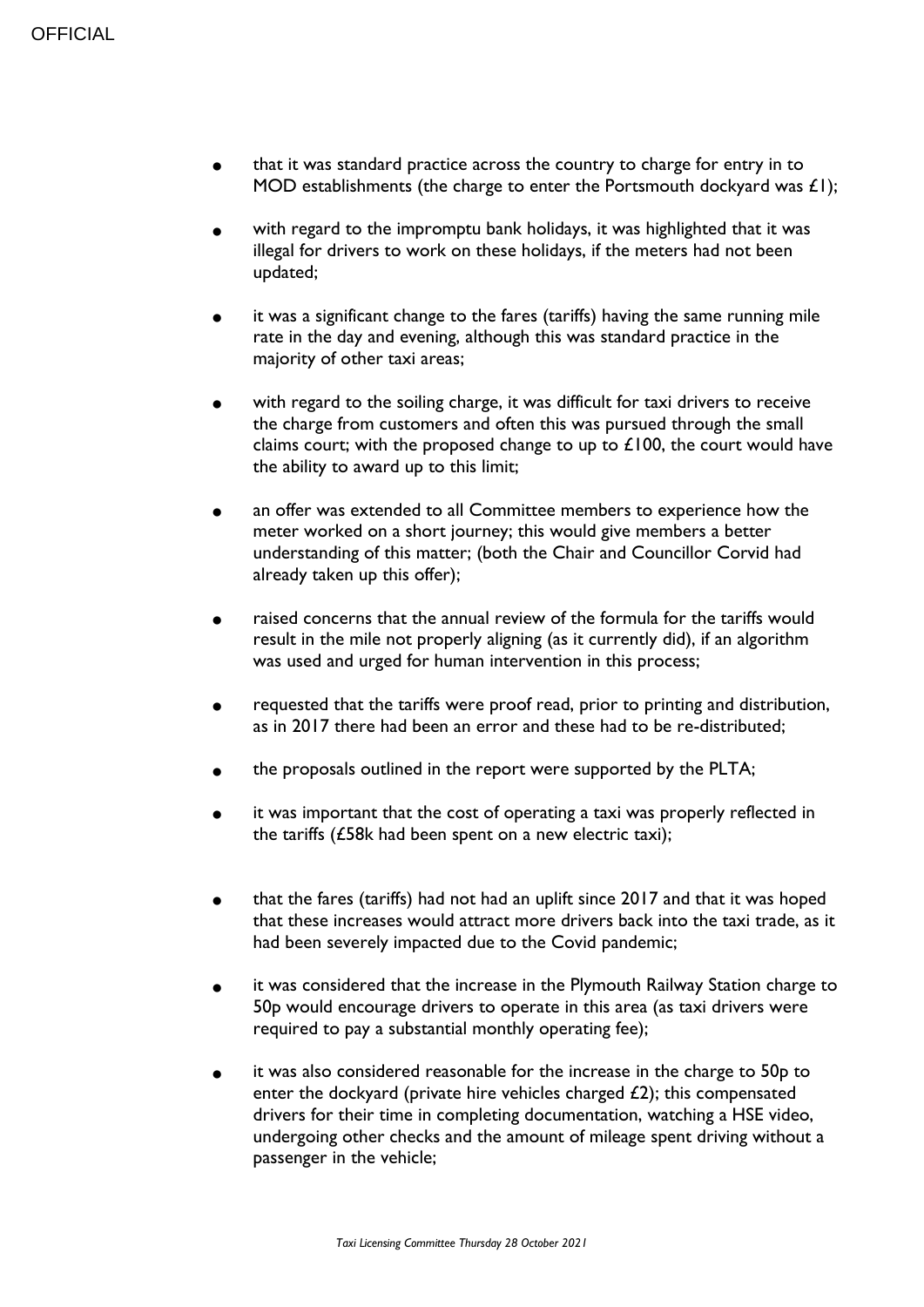- it was hoped that the increase of the soiling charge from  $£50$  to  $£100$  would deter people's anti-social behaviour;
- the annual review of the tariffs was also supported;
- it was important for the taxi trade to use a recommended petrol supplier and either of the stations put forward (Outland Road or Wolseley Road) were supported;
- **●** the PLTA would be keen to work with the Council to 'clean up' the trade and encourage members of the public using this service to be more respectful of the drivers and their vehicles.

The Committee raised the following key areas which included –

- (c) the Mid Devon tariff had been amended a few weeks ago (which had been agreed at a Committee on 6 October 2021);
- (d) raised concerns that the adoption of a policy and associated formula for setting future taxi fares (tariffs) in the city should not rely on an algorithm and should be undertaken in consultation with the Chair, Vice Chair, the lead opposition member and be submitted to the Committee for consideration;
- (e) raised concerns that the Equality Impact Assessment was miss-leading, as whilst it stated that 100% of vehicles were wheelchair accessible, a number of vehicles may not be able to operate, as a result of drivers holding an exemption certificate;
- (f) sought clarification as to the number of current drivers with exemption certificates; (it was noted that currently 20% of drivers held an exemption certificate, although this number fluctuated);
- (g) queried whether the Equality Impact Assessment should refer to the Social Inclusion Unit (as this department no longer existed);
- (h) requested that for ease of reference future tariff reports showed the increases in percentages;
- (i) it was considered that the tariff increases would help to attract new drivers into the trade, whilst also supporting it, as currently it was under a lot of financial pressure (such as the cost of new vehicles and licences);
- (j) welcomed the collaboration between the Council officers, the trade and PLTA in relation to this exercise;
- (k) sought clarification on the process and the timeline for adopting the new fares (tariffs);
- (l) sought clarification as to whether a definition of soiling could be put on the website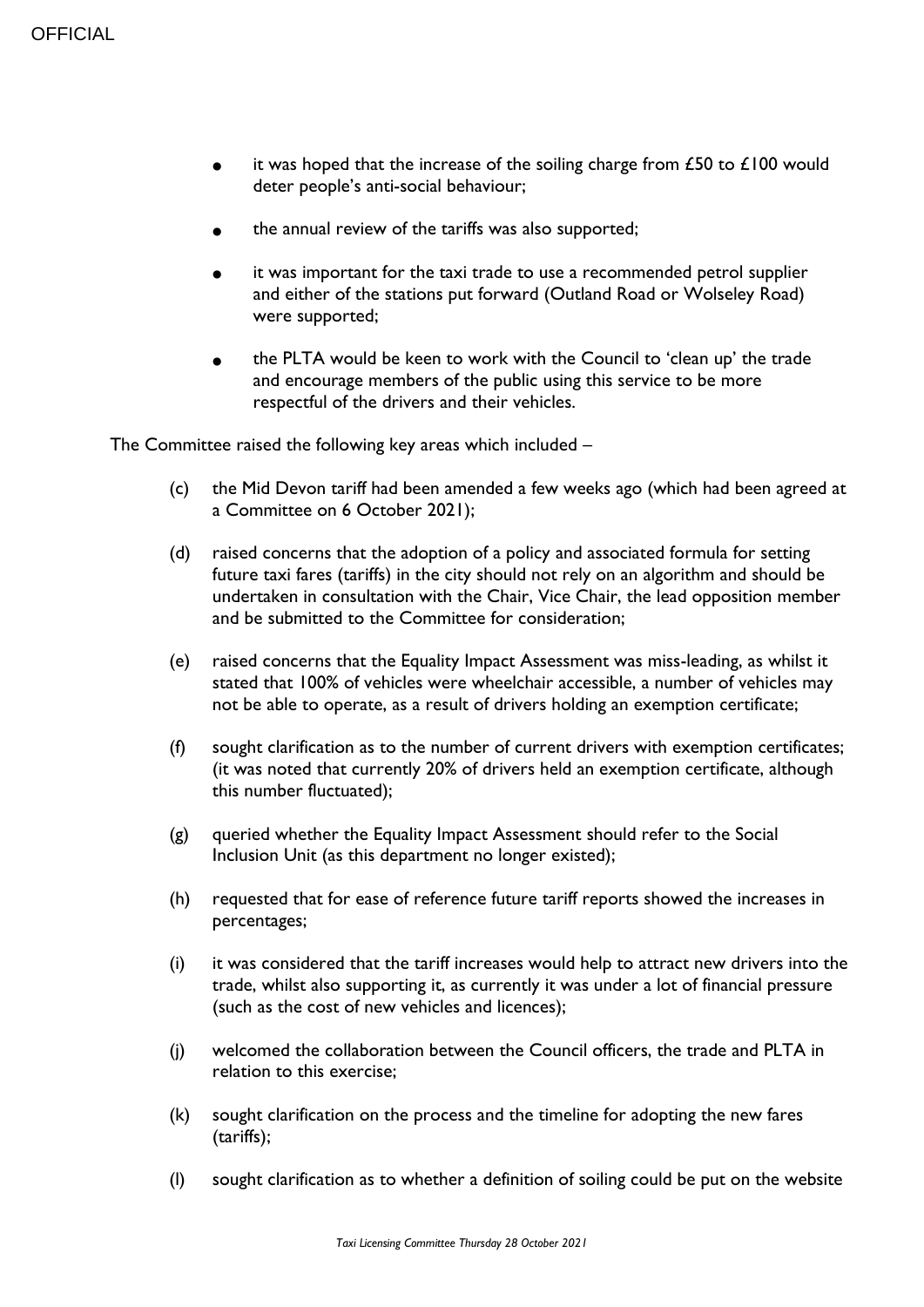(the wording to be agreed with the trade); it was considered that this may help cases that went to the small claims court;

- (m) whether there was a process in place for monitoring the faith of taxi drivers;
- (n) considered that a number of issues raised at this meeting (including encouraging drivers back to the trade, the impact of the number of drivers with a wheelchair exemption certificates) should be raised with the relevant Cabinet Member.

The Committee agreed that the –

(1) amended tariff table (submitted at the Committee meeting) was substituted for the original table in the report; the changes were as follows (highlighted in yellow) –

'there is a no proposal to increase the price per mile (running mile) across the three tariffs.'

|          | Tariff I       |                 | <b>Tariff 2</b> |                 | <b>Tariff 3</b> |                 |
|----------|----------------|-----------------|-----------------|-----------------|-----------------|-----------------|
| Journey  | <b>Current</b> | <b>Proposed</b> | <b>Current</b>  | <b>Proposed</b> | <b>Current</b>  | <b>Proposed</b> |
| I mile   | 4.80           | 5.10            | 5.30            | 5.90            | 9.60            | 10.20           |
| 2 miles  | 6.30           | 6.90            | 6.80            | 8.00            | 12.60           | 13.80           |
| 3 miles  | 7.80           | 8.70            | 8.30            | 9.80            | 15.60           | 17.40           |
| 5 miles  | 10.80          | 12.30           | 11.10           | 14.30           | 21.60           | 24.60           |
| 10 miles | 18.30          | 21.30           | 18.80           | 24.80           | 36.60           | 42.60           |

'in terms of the national context, as at October 2021, Plymouth at  $\angle 6.00 \angle 6.30$  is ranked  $182$   $119$  out of the 363 local authorities, which regulate taxi fares (Source Private Hire and Taxi Monthly'.

(2) amended Mid Devon figures were substituted for the original table in the report; the changes were as follows (highlighted in yellow) -

| Local Authority – Tariff I | mile | 2 mile | 5 miles | 10 miles |
|----------------------------|------|--------|---------|----------|
|                            | 4.50 | 6.00   | 10.50   | 18.00    |
| Mid Devon D. C.            |      |        |         | 25.00    |

- (3) Equality Impact Assessment is amended to include a statement 'that whilst 100% of vehicles were wheelchair accessible, some vehicles may not be able to operate, as a result of drivers holding exemption certificates and there may be an impact on the client group'; (this change was made to the part of the assessment based upon the representation heard during the meeting that approximately 20% of the current drivers held exemption certificates);
- (4) references to the Social Inclusion Unit were removed from the Equality Impact Assessment.

The Committee agreed the following (recommendations from the report) –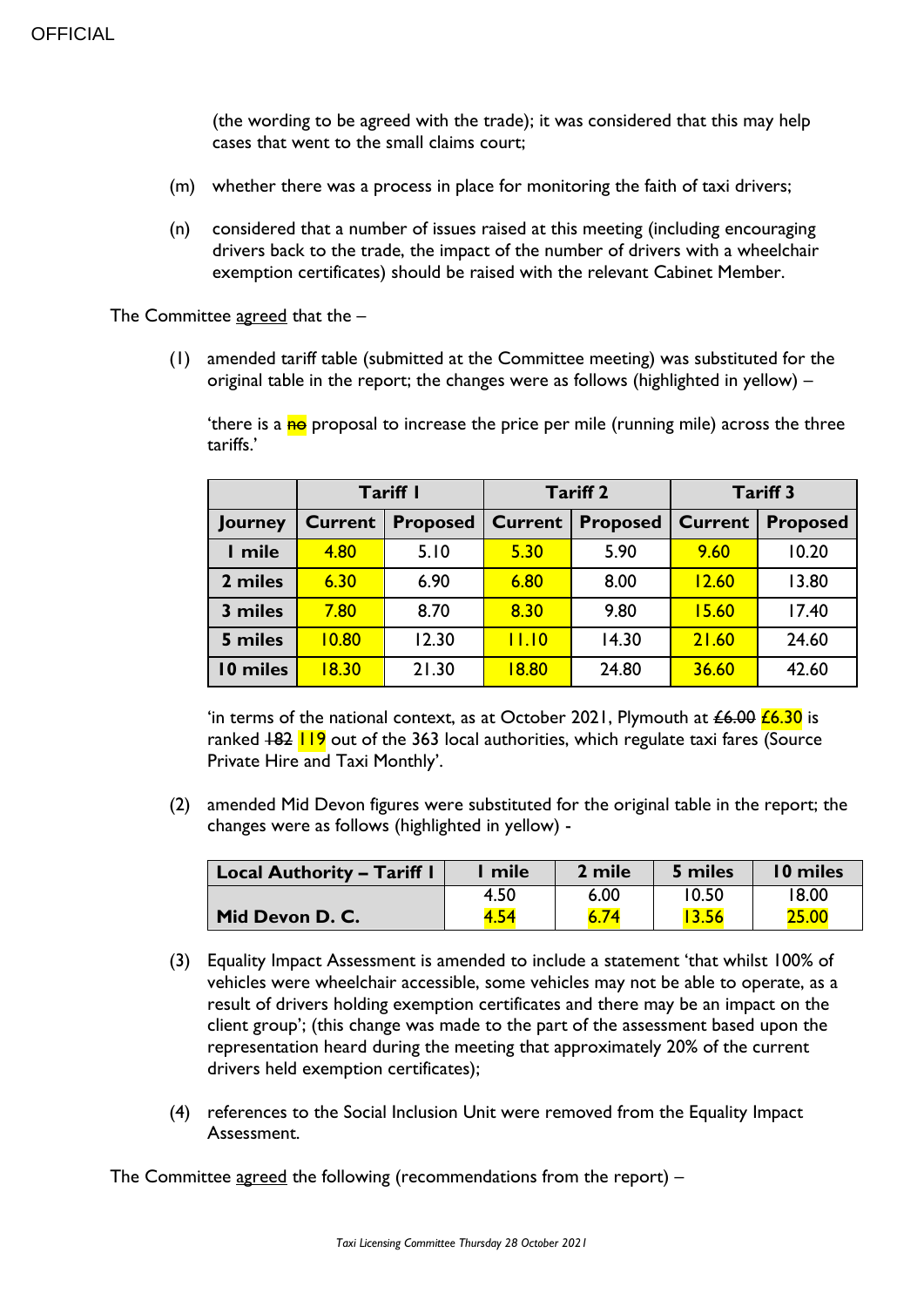- (5) to approve the proposed tariff structure in the Taxi Table of Fares, as set out in Appendix 2, subject to the following amendments to the Extra Charges
	- increase the Fuel Surcharge amount from  $£1.40$  to  $£1.50;$
	- to change the designated fuel station from Exeter Street to Outland Road, Esso Station;
	- increase the soiling charge from  $£50$  to  $£100$  and to change the wording to read 'for any soiling of vehicle, inside or out *up to'*;
	- increase the entrance to MOD establishments booking fee, or from Plymouth Railway Station (subject to permit) from 40p to 50p;
	- include a new extra charge 'in the event of an extra public holiday being announced within the life of this tariff, the tariff stands with an additional charge to be added to the meter for each hiring on the new bank holiday of 50p;
- (6) to authorise the advertising of the tariff, as set out in Appendix 2 of the report (as amended above), as required by the Plymouth City Council Act, 1975 and to allow the tariff to come into effect four weeks after the period allowed for objections should no objections be received;
- (7) the change of wording in recommendation 3 as follows
	- 'approve the Officers undertaking the exploration, development and adoption of a policy and associated method in consultation with trade representatives for setting future taxi fares (tariff), in Plymouth.

Members acknowledged that any future fares (tariffs) increase would be brought before the Committee for approval prior to consultation.

#### 5. **Exempt Information**

Agreed that under Section 100A(4) of the Local Government Act, 1972 to exclude the press and public from the meeting for the following items of business, on the grounds that they involve the likely disclosure of exempt information, as defined in paragraph 1 of Part 1 of Schedule 12A of the Act, as amended by the Freedom of Information Act 2000.

## 6. **Review Status of Hackney Carriage Vehicle Driver Licence**

The Committee was advised that the driver would not be in attendance at this hearing.

The Licensing Officer provided a summary to the Committee, that the driver was unable to attend the hearing due to pre-arranged commitments.